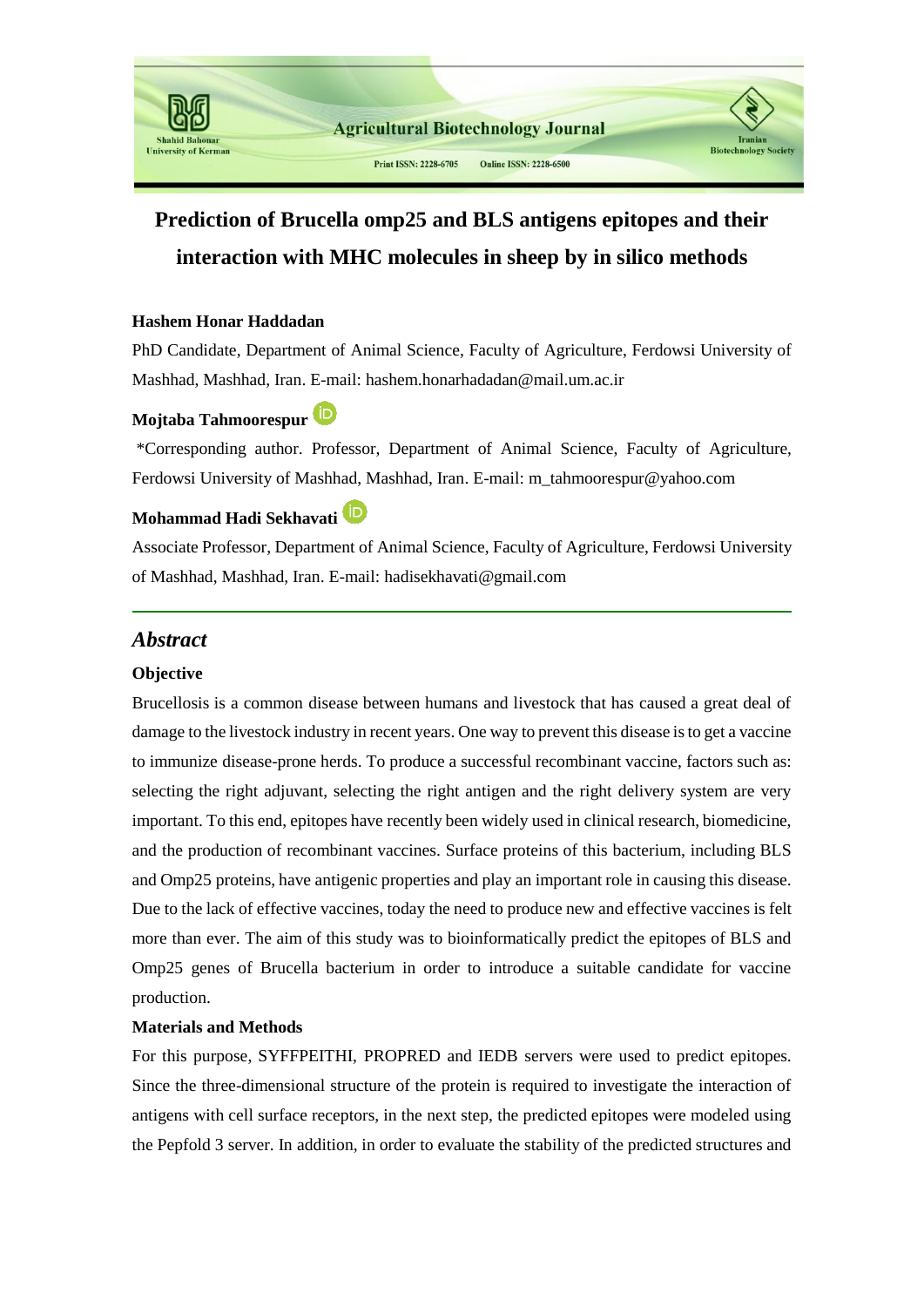to ensure the accuracy of the third structure of the peptides, molecular dynamics simulations were performed using GROMACS software version 2019 and in a duration of 10 nanoseconds. Then, the three-dimensional structure was obtained by modeling homology method and the docking study of the interaction between epitopes with sheep MHCII and MHCI cells was performed using Autodock vina software.

#### **Results**

Then, in order to evaluate the stability of the complexes based on the results obtained from molecular docking, complexes with negative values of free binding energy were selected to perform molecular dynamics simulations. Finally, 8 peptides with better numbers were considered as suggested epitopes. The results obtained from molecular dynamics showed that the rmsd values for interleukin and interleukin bound to the polypeptide did not differ much in the two cases, so these results indicate that the activity of interleukin bound to the polypeptope did not change. The rmsf values also indicate the same stability in both proteins.Finally, the obtained results were evaluated in dynamic conditions in GROMACS software. The results of this study showed that in dynamic conditions, 4 predicted epitopes have high binding power to MHC class 1 and 2 receptors.

#### **Conclusions**

In addition, docking and molecular dynamics results showed that the polypeptide predicted in this study could be used as a candidate polypeptide in the design of a recombinant vaccine against brucellosis. However, to confirm these results, additional and laboratory studies are needed. **Keywords:** Brucellosis, Recombinant vaccine, Molecular dynamic, Epitope

**Paper Type:** Research Paper.

**Citation:** Honar Haddadan H, Tahmoorespur M, Sekhavati M.H (2021) Prediction of Brucella omp25 and BLS antigens epitopes and their interaction with MHC molecules in sheep by in silico methods. *Agricultural Biotechnology Journal* 13 (4), 19-34.

*Agricultural Biotechnology Journal* 13 (4), 19-34. DOI: 10.22103/jab.2021.17658.1323 Received: August 18, 2020. Accepted: September 16, 2020.



Publisher: Faculty of Agriculture and Technology Institute of Plant Production, Shahid Bahonar University of Kerman-Iranian Biotechnology Society.

© the authors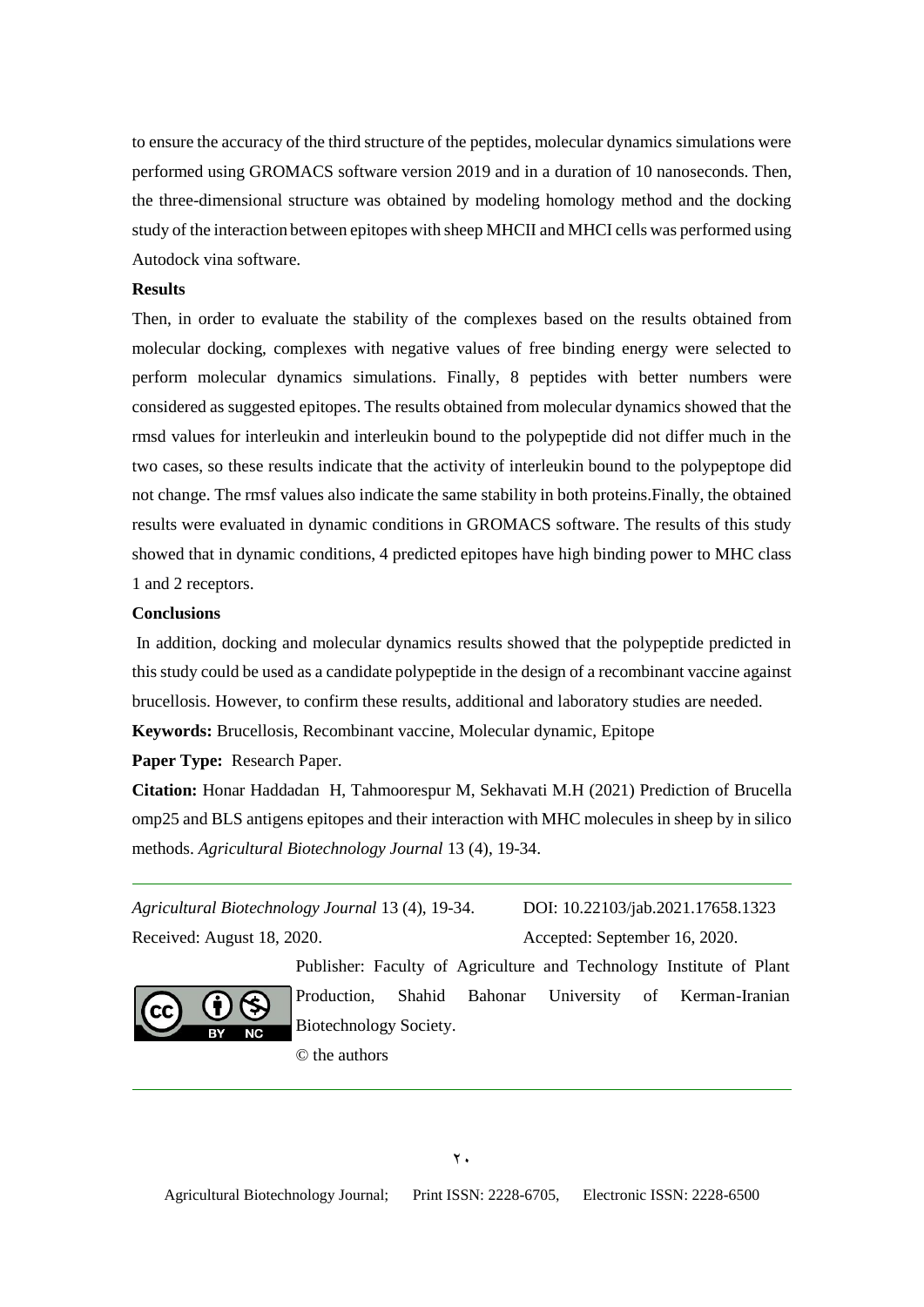

**پیش بینی اپی توپ های انتی ژن های 25omp و BLS باکتری بروسال و برهمکنش آنها با مولکولهای MHC در گوسفند به روش بیوانفورماتیکی**

**هاشم هنرحدادان**

دانشـــجوی دکترا، گروه علوم دامی، دانشـــ کده کشـــــاورزی، دانشـــ گاه فردوســـی مشـــ مهد. مشـــ بهد، ایران. را یا نا مه: hashem.honarhadadan@mail.um.ac.ir

**مجتبی طهمورث پور**

\*نویســـنده مســـئول: اســـتاد گروه علوم دامی، دانشـــکده کشــــاورزی، دانشـــگاه فردوســـی مشــــهد. مشــــهد، ایران. رایانامه: m\_tahmoorespur@yahoo.com

**محمدهادی سخاوتی**

دانشیار گروه علوم دامی، دانشکده کشاورزی، دانشگاه فردوسی مشهد. مشهد، ایران. رایانامه: hadisekhavati@gmail.com تاريخ دريافت: ١۴٠٠/٠۵/٢٧ هـ. - - - - - - - تاريخ پذيرش: ١۴٠٠/٠۶/٢۵

#### **چکیده**

ه**دف:** بیماری بروسـلوز یک بیماری مشــترک بین انســان و دام بوده که در ســال های اخیر خســارت های زیادی را به صــنعت دامپروری وارد کرده است. یکی از راههای پیشگیری این بیماری تهیه واکسن است. برای تولید یک واکسن نوترکیب موفق عواملی از جمله، انتخاب یک آنتی ژن مناسب از اهمیت بالایی برخوردار می با شند. بدین منظور، اخیرا در تحقیقات بالینی ، زیست پز شکی و تولید واکسن های نوترکیب از اپی توپ ها در به طور گسترده ای ا ستفاده می شود. پروتئین های سطحی این باکتری از جمله پروتئین های BLS و OMP25، دارای ویژگی های آنتی ژنیک بوده و نقش مهمی در ایجاد این بیماری بازی میکنند. با توجه به عدم وجود واکســن های موثر، امروزه نیاز به تولید واکســن های جدید و کارآمد بیش از پیش احســاس می شــود. هدف از این مطالعه، پیش بینی بیوانفورماتیکی اپی توپ های ژن های  $\,\mathrm{BLS}$  و 25 $\,\mathrm{Omp}$  باکتری بروســـلا به منظور معرفی کاندید مناســـب برای تولید واکسن بود.

<mark>مواد و روش&ا:</mark> بدین منظور، جهت پیش بینی اپی توپ ها، از سرور های PROPRED ،SYFFPEITHI و IEDB استفاده شد. سپس ساختار سه بعدی به دست آمد. ، سپس مدلسازی اپی توپ های پیش بینی شده با استفاده از سرور Pepfold 3 انجام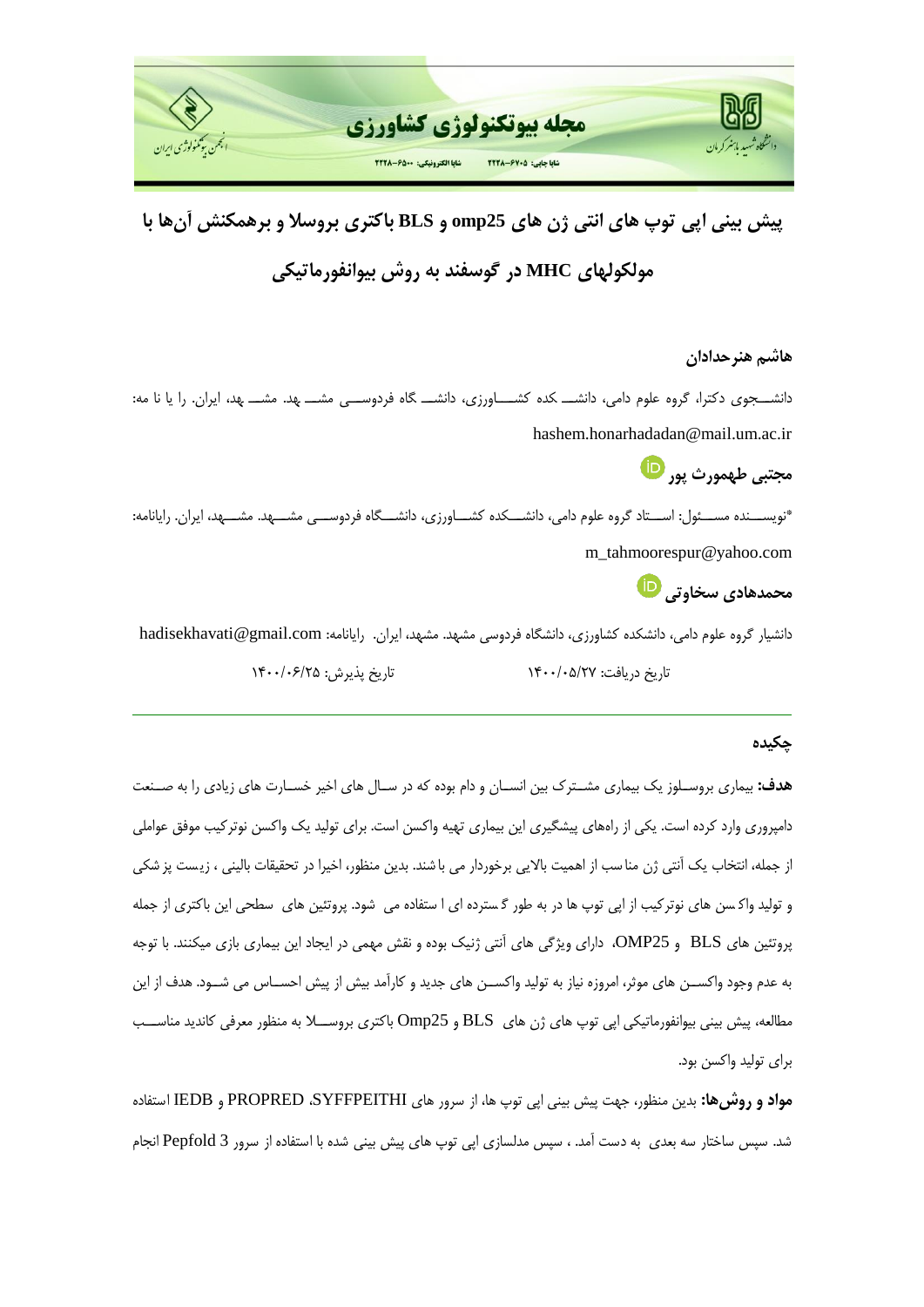شد. به منظور بررسی پایداری ساختارهای پیش بینی شده و اطمینان از صحت ساختار سوم پپیتیدها، شبیه سازی دینامیک مولکولی با ا ستفاده از نرم افزار GROMACS ورژن ۲۰۱۹ و در مدت زمان ۱۰ نانوثانیه انجام شد. به منظور برر سی پایداری کمپلکس ها، بر ا ساس نتایج به د ست آمده از داکینگ مولکولی، کمپلکس های با مقادیر منفی تر انرژی آزاد ات صال، جهت انجام شبیه سازی دینامیک مولکولی انتخاب شــدند. در نهایت نتایج به دســت آمده، در شــرایط دینامیکی در نرم افزار گرومکس مورد بررســی قرار گرفت. بررســی اســتاتیک برهمکنش بین اپی توپ ها با مولکول های MHC I و MHC I گوســفندی به کمک نرم افزار Autodock vina انحام شد.

**نتایج:** از بین نتایج به دست آمده از سرورهای مختلف، اپی تـــوپ هـــایی انتخـــاب شده اند کـــه در بین نتایج همـــه ســـرورها مشــترک و دارای بهترین پارامترها بودند. در نهایت، ۸ پیتید کــه عــددهای بهتــری داشتند به عنوان اپی توپ های پیشنهادی در نظر گرفته شدند. نتایج به دست آمده از دینامیک مولکولی نشان داد که مقادیر rmsd برای اینترلوکین و اینترلوکین متصل به پلی اپی توپ در دو حالت تفاوت زیادی نداشـته، لذا این نتایج بیانگر این موضـوع اسـت که فعالیت اینترلوکین متصـل به پلی اپی توپ تغییر نمی یابد. مقادیر rmsf هم نشانگر پایداری یکسان در هر دو پروتئین می با شد. در نهایت نتایج این مطالعه نشان داد که در شرایط دینامیکی، ۴ اپی توپ پیش بینی شده، دارای قدرت اتصال بالا به گیرنده های MHC کلاس ۱ و ۲ می باشند.

**نتیجه گیری:** علاوه بر این نتایج داکینگ و دینامیک مولکولی نشان داد که پلی اپی توپ پیش بینی شده در این مطالعه، می تواند به عنوان یک پلی ایی توپ کاندید در طراحی واک سن نوتر کیب بر علیه بیماری برو سلوز مورد ا ستفاده قرار گیرد . هرچند که برای تایید این نتایج، نیاز به انجام مطالعات تکمیلی و آزمایشگاهی می باشد.

<mark>کلیدواژهها</mark>: بروسلوز، واکسن نوتر کیب، دینامیک مولکولی، اپی توپ

**نوع مقاله**: پژویشی.

**استناد:** هنرحدادان هاشم، طهمورثپور مجتبی، سخاوتی محمدهادی (۱۴۰۰) پیش بینی اپی توپ های انتی ژن های 0mp25 و BLS باکتری بروسلا و برهمکنش آنها با مولکولهای MHC در گوسفند به روش بیوانفورماتیکی. *مجله بیوتکنولوژی کشاورزی*  $.19-77$  (19)

> Publisher: Faculty of Agriculture and Technology Institute of Plant Production, Shahid Bahonar University of Kerman-Iranian Biotechnology Society.

© the authors

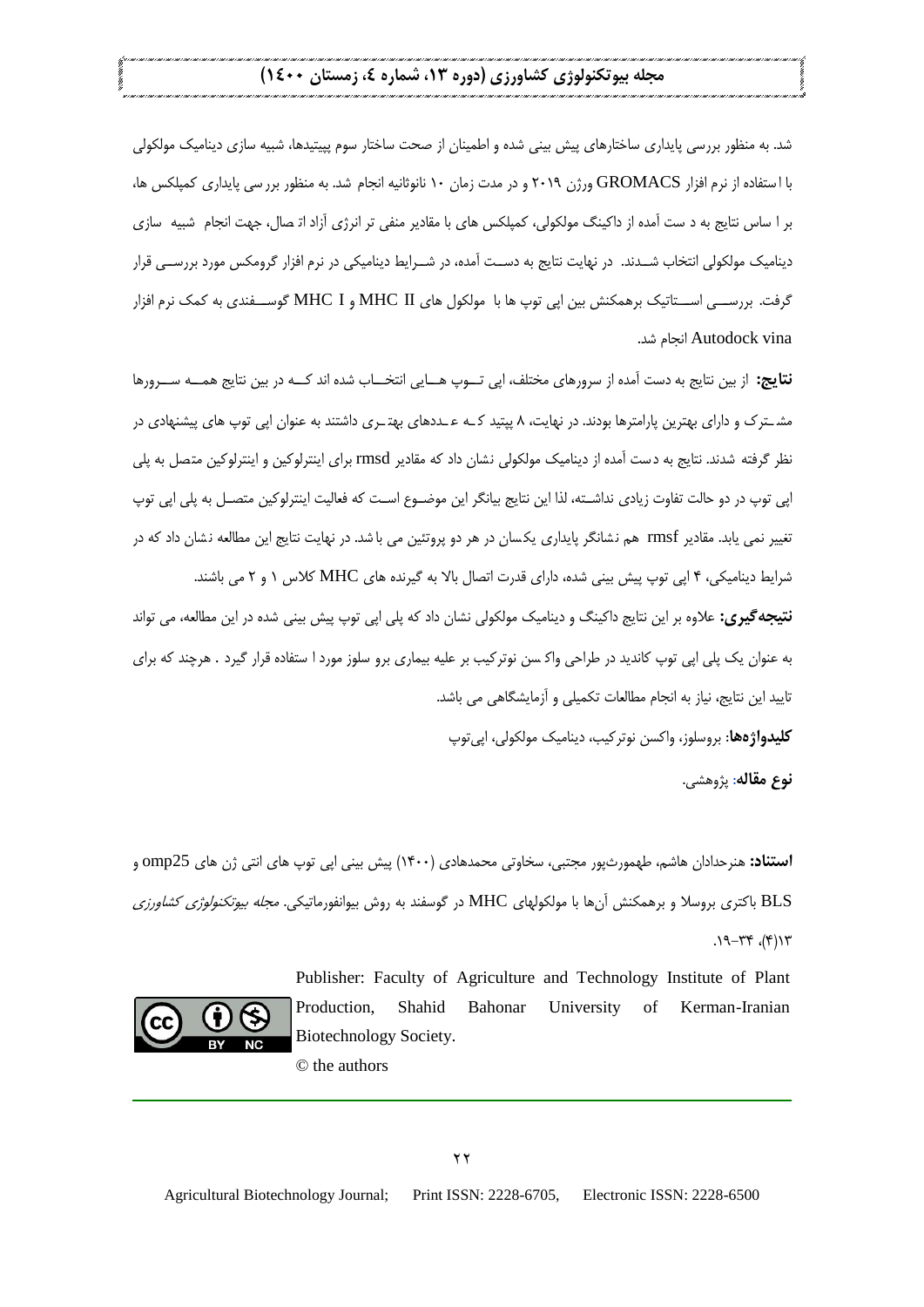**مقدمه**

بیماری برو سلوز، یکی از شایع ترین بیماری های عفونی م شترک انـسان و دام میبا شد که سالانه بیش از ۵۰۰ هزار نفر در سرتا سر دنیا به آن مبتلا می شوند (Dean et al. 2012; Eini et al. 2012). این بیماری تو سط گونه های مختلف از باکتری بروسلا به وجود میآید (Dean et al. 2012; Refai 2002). بروسلا یک باکتری گرم منفی و فاقد کپسول و اسپور است و قادر به آلوده کردن دامنه و سیعی از پستانداران می با شد (Pappas et al. 2005). تا کنون ۱۰ گونه از جنس برو سلا شناخته شده اند كه عبارتيد از B.ceti ،B.incopinata ،B.microti ،B.suis ، B.canis،B.ovis ،B.melitensis ،B.abortus ، ا Guerra 2007; Franco et al. 2007)B.pinnipediali. در ایران، رایج ترین گونههای باکتری بروسـلا که ایجاد بیماری می کنند ۲ گونه B.abortus و B.melitensis میباشند (Pappas et al. 2005). B.melitensis و B.melitensis به ترتیب عامل اصلی بیماری بروسلوز در گاو و گوسفند است که باعث سقط جنین و ناباروری در حیوانات بالغ می شود (Corbel 2006). در این مطالعه این دو گونه از باکتری بروسلوز مورد بررسی قرار گرفتند. این بیماری قابل سرایت به انسان نیز میباشد و علائمی مانند تب، ورم مفاصــــل و ... را به دنبال دارد. با توجه به عدم وجود درمان های مناســـب در دام، دام های آلوده به این باکتری بعد از تشخیص، کشتار می شوند. که این امر خود باعث ضررهای اقتصادی فراوان به دامدار می شود (Pappas et al. 2005).

در دهه اخیر با توجه به اهمیت سلامت عمومی و آ سیب های نا شی از این بیماری در صنعت دام، تلاش های زیادی برای کنترل و ریشه کن کردن این بیماری انجام شده ا ست. یکی از راههای پیشگیری این بیماری تهیه واکسن به منظور ایمن سازی گلههای مستعد بیماری است. از طرف دیگر، حیوانات اهلی به عنوان منبع مسمومیت مواد غذایی انسان شناخته شدهاند ( Ahsani et al. 2011). برای کاهش یا از بین بردن این خطر، باید راهکارهایی برای جلوگیری از ورود داروهای ضدعفونی کننده به زنجیره غذایی تدوین شود (Zarrabi et al. 2020). یکی از این راه ها شنا سایی این عوامل بیماریزا و تهیه واکسن علیه آنها ا ست (Zarrabi et al. 2020). امروزه تهیه واکســن نوترکیب با روش های مهندســی ژنتیک، گام بزرگی در راه رســیدن به این هدف میبا شد. به گونه ای که در دهه اخیر تولید یک واک سن موثر برای کنترل و حذف این بیماری یک چالش ا صلی برای دان شمندان این حوزه محسوب می شود (2013 .Zowghi & Ebadi 1982; Mirnejad et al این حوزه محسوب می شود (2013 Ebadi 1982). برای تولید یک عواملی از جمله : انتخاب یک اجوآنت (عامل کمک کننده) مناسب، انتخاب یک آنتی ژن مناسب و یک سیستم تحویلی مناسب از اهمیت بالایی بر خوردار میباشــند (2015 .Yang et al. 2013; Dorneles et al 2015). بدین منظور، اخیرا در تحقیقات بالینی ، زیست پزشکی و تولید واکسن های نوترکیب از اپی توپ ها به طور گسترده ای استفاده میشود. امروزه آنتی ژنهای مهم باکتری برو سلوز شنا سایی شدهاند که دو مورد از مهم ترین آن ها عبارتند از آنتی ژنهای OMP25 و OMP25 .BLS در زمان حمله باکتری به سلول میزبان، به عنوان پروتئین اولیه توسط بروسلا آزاد می شود (Jubier-Maurin et al. 2001) . این پروتئین در اتصال و حمله به سلول های میزبان نقش دارد. توالی ژنی پروتئین OMP25 در پستانداران بسیار محافظت شده ا ست. بنابراین، این پروتئین یک عامل مهم در بروز بیماری بروسلوز به حساب میآید (Edmonds et al. 2001; Edmonds et al. 2002).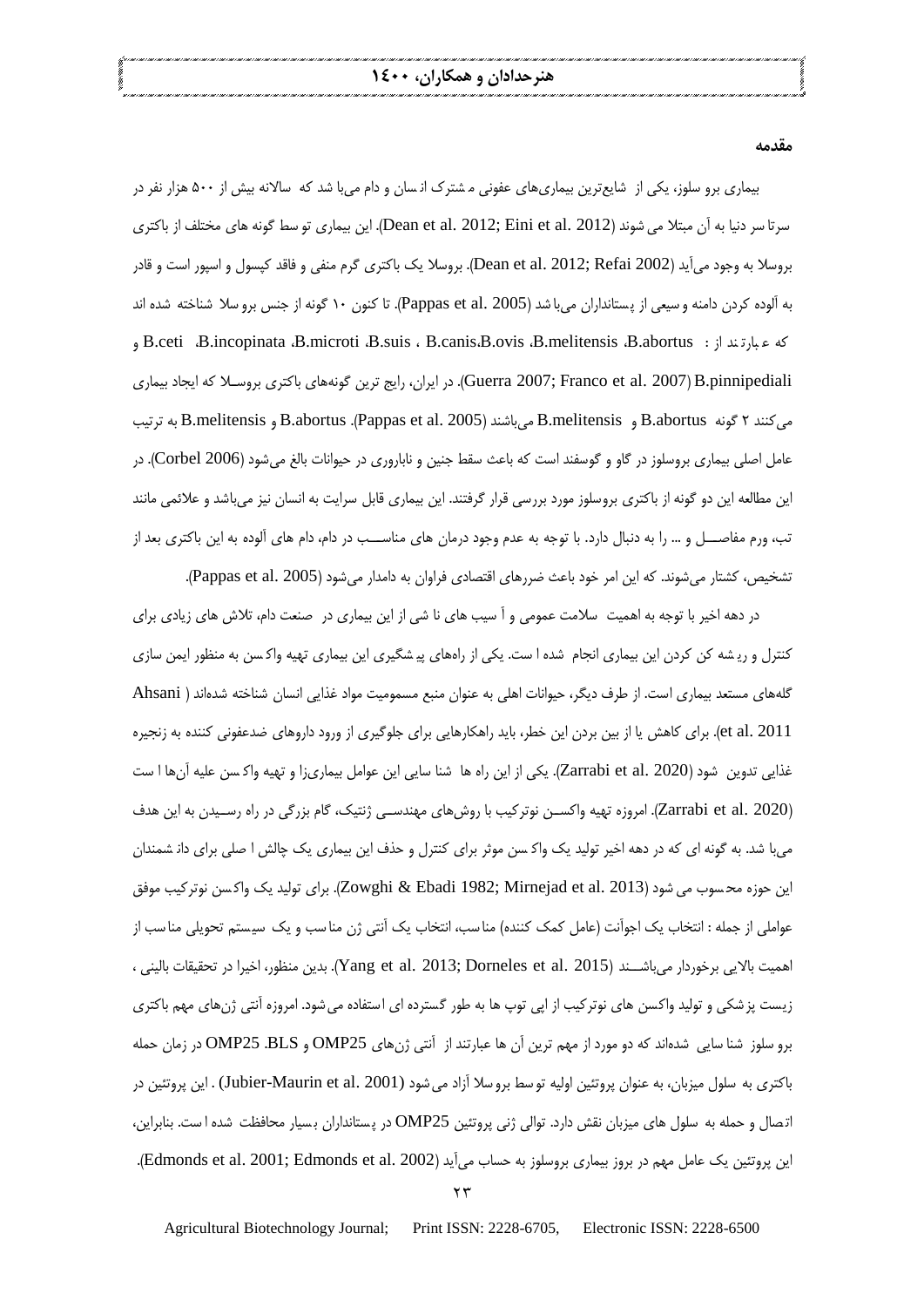BLS نیز آنتی ژن دیگری ا ست که ویژگی های ایمنوژنتیک دا شته و در بین گونههای مختلف محافظت شده ا ست. این انتی ژن یک اجوآنت موثر برای اتصال کوالانتی به آنتی ژن های خارج سلولی میباشد (Cassataro et al. 2005).

تهیه و تولید واکسـن در گذشــته نیازمند انجام آزمایش های ایمنولوژیک و بیوشـیمیای متعددی بود که علاوه بر گران بودن، وقت گیر و برگشت ناپذیر نیز بوده ا ست. اما امروزه با توجه به تو سعه روش های بیوانفورماتیک، امکان مهند سی پروتئین، برر سی دقیق و معرفی کاندید مناسب برای تهیه واکسن با صرف هزینه و وقت کمتر فراهم شده است. از طرفی، کمپلکس اصلی سازگاری بافتی (MHC) برای تعداد زیادی از ژنها به خوبی شنا سایی شده ا ست و تنوع أللی آن در بیشتر مهره داران گزارش شده ا ست )2010 .al et Ruzina). انن ژ ی شجج مل ججه ا و یسجج، ک اه ا آ ی ژ ی ک ا و I و II بسججی چ کشجج ل یسجج، ک (Baghizadeh et al. 2009; Ruzina et al. 2010). ژن های بسیار چندشکل کمپلکس اصلی سازگاری بافتی نقش اساسی در تشخیص ایمن پاتوژنها و پارازیتها بازی می کنند (Baghizadeh et al. 2009). با توجه به مطالب ارائه شده، هدف از این مطالعه، پیش بینی مهمترین اپی توپهای موجود در انتی ژنهای OMP25و BLS باکتری بروسلا و بررسی اتصال اپی توپهای پیش بینی شده با استفاده از روش های استاتیک و داینامیک مولکولی به منظور معرفی کاندیدی برای تولید واکسن می باشد.

**مواد و روشها**

گ**رفتن توالی پروتئین ها و پیش بینی اپی توپ ها:** توالی آنتی ژن های OMP25 و BLS از پایگاه داده NCBI جمع آوری شــد. بـه منظور پیش بینی اپی توپهای مهم این دو آنتی ژن، از سـرور های SYFFPEITHI PROPRED (http://www.syfpeithi.de/bin/MHCServer.dll/EpitopePrediction.htm) ک ی و اه IEDB (https://www.iedb.org) و) https://webs.iiitd.edu.in/raghava/propred1/gloss.html) آنلاین پیش بینی ایی توپ هستند ا ستفاده شد. تمامی این سرورها نواحی که ماهیت ایی توپی دارند را پیش بینی می کنند و تفاوت آن ها فقط در الگوريتم شنا سايي است نتايج به دست آمده از هر سرور، به طور جداگانه مورد برر سي قرار گرفت و انتخاب بهترين اپی توپ ها با استفاده از پارامترهای هر سرور انجام شد و اپی توپ هایی که در بین تمامی سرورها مشترک بودند و طبق رتبه بندی ارائه شده در هر سرور رتبه بالاتری داشتند انتخاب شدند.

**پیش بینی ساختار سهبعدی:** از آنجایی که به منظور بررسی بر همکنش آنتیژنها با ر سپتورهای سطح سلول، نیاز به ساختار سهبعدی پروتئین میباشد، در مرحله بعد، مدلسازی اپیتوپهای پیش بینی شده با استفاده از سرور Pepfold 3 انجام شد. علاوه بر این، به منظور بررسی پایداری ساختارهای پیش بینی شده و اطمینان از صحت ساختار سوم پپیتیدها، شبیه سازی دینامیک مولکولی با استفاده از نرم افزار GROMACS ورژن ۲۰۱۹ و در مدت زمان ۱۰ نانوثانیه انجام شد.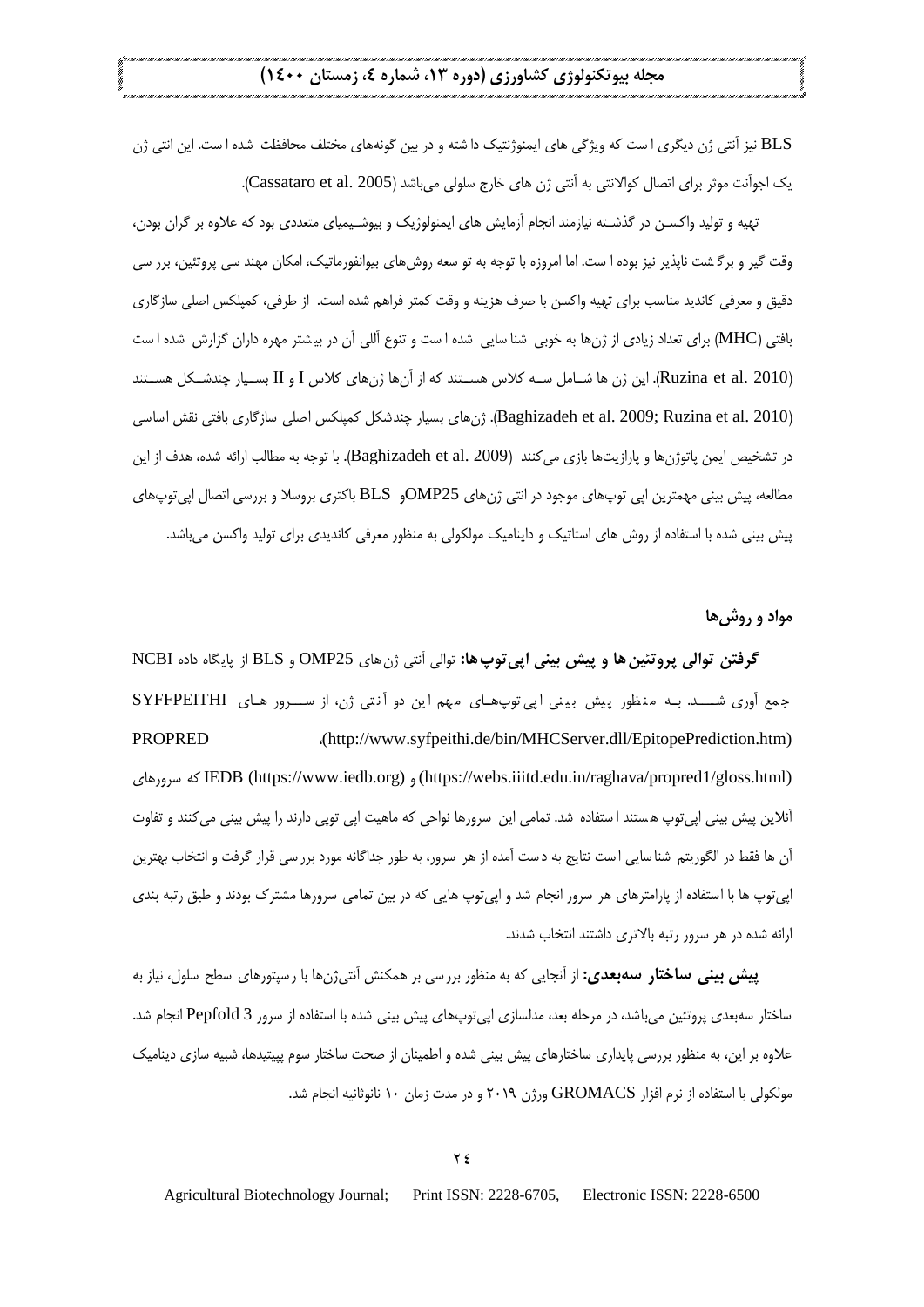با توجه به عدم وجود ساختار سه بعدی ر سپتور های MHCI و II گو سفندی، به کمک روش همولوژی مدلینگ و با ا ستفاده از سرور Swiss model ساختارهای فضایی مربوط به این رسپتورها شبیهسازی شدند.

**داکینگ مولکولی:** در مرحله بعد به منظور بررسی بر همکنش بین اپی¤پیهای پیش بینی شده با رسپتورهای MHCII و MHCI گوسـفندی در شـرایط اسـتاتیک، از نرم افزار (2010 Autodock vina(Trott & Olson اسـتفاده شـد و داکینگ مولکولی بین پپتیدها و رسپتورها در شرایط استاتیک انجام شد.

سپس، به منظور بررسی پایداری کمپلکس ها، بر اساس نتایج به دست آمده از داکینگ مولکولی، کمپلکس های با مقادیر منفی تر انرژی آزاد اتصال، جهت انجام شبیه سازی دینامیک مولکولی انتخاب شدند.

**شبیه سازی دینامیک مولکولی:** در بخش شـبیه سـازی دینامیک مولکولی کمپلکسها، از نرم افزار GROMACS ورژن ۲۰۱۹ ا ستفاده شد و هر یک از کمپلکس ها به طور جداگانه به مدت ۱۰ نانوثانیه در دمای ۵۰ درجه شبیه سازی شدند. به منظور کاهش خطا، فرآیند شبیه سازی برای هر کمیلکس با سه بار تکرار انجام شد.

**طراحی پلی اپی توپ:** در نهایت نیز به منظور بررسی ساختار پلی اپی توپی متصل به اینترلوکین گوسفندی، ساختار به ه<u>م</u> متصل بهترین کمپلکس ها با استفاده از سرور https://aida.godziklab.org) AIDA ) پیش بینی شد و شبیه سازی دینامیک مولکولی نیز مشابه مراحل قبل صورت گرفت. سپس نتایج به دست آمده به منظور معرفی کاندید مناسب برای تولید واکسن، مورد تجزیه و تحلیل قرار گرفت.

#### **نتایج و بحث**

پس از اینکه توالی آنتی;ن های OMP25 و BLS از پایگاه داده NCBI جمع آوری شـــد، ایی توپ،های مربوط به این دو آنتیژن با اسـتفاده از سـرورهای مختلف، به صـورت جداگانه مورد ارزیابی قرار گرفت. خروجی سـرورها بدین صـورت اسـت که توالی های پیشنهادی و پیش بینی شده به عنوان اپی توپ را همراه با امتیازی که خود سرور محاسبه کرده است ارائه میکند. از بین نتایج بهدستآمده از سرورهای مختلف، اپی توپ ه سایی انتخ ساب شده اند کسه در بین نتایج هم سه سرورها مش سترک و دارای بهترین پارامترها و بالاترین رتبه ها بودند. انتخاب بدین صـورت انجام شــد که در ابتدا ایی توپهای مشــترک انتخاب شــدند و در نهایت از بین اپی توپهای مشترک، آنهایی که در لیست رتبه بندی دارای بالاترین امتیاز بودند انتخاب شدند. بـــــر ایـــــن اساس امتیازی که توســط ســرورهای ۱ SYFPEITHI ، Propred در نظـــر گرفتـــه شـــده بزرگترین عدد برای اپیتــوپ احتمــالی د میجججج ن اپیتدپی ا ت ام وش ام،ی دیی د و IEDB به گدنه اک ا ت اه ی چه عکد ام، ب شک اپیتججججدپ انتخــــابی دارای ارزش بــــالاتری اســــت. انتخاب بهترین اپی¤وپها با استفاده از همپوشانی نتایج سرورهای مختلف، و با در نظر گرفتن پارامترهای مربوطه، صورت گرفت. در جـدول ۱ توالی اپـی تـوپ هـای پیش بینی شده آمده است.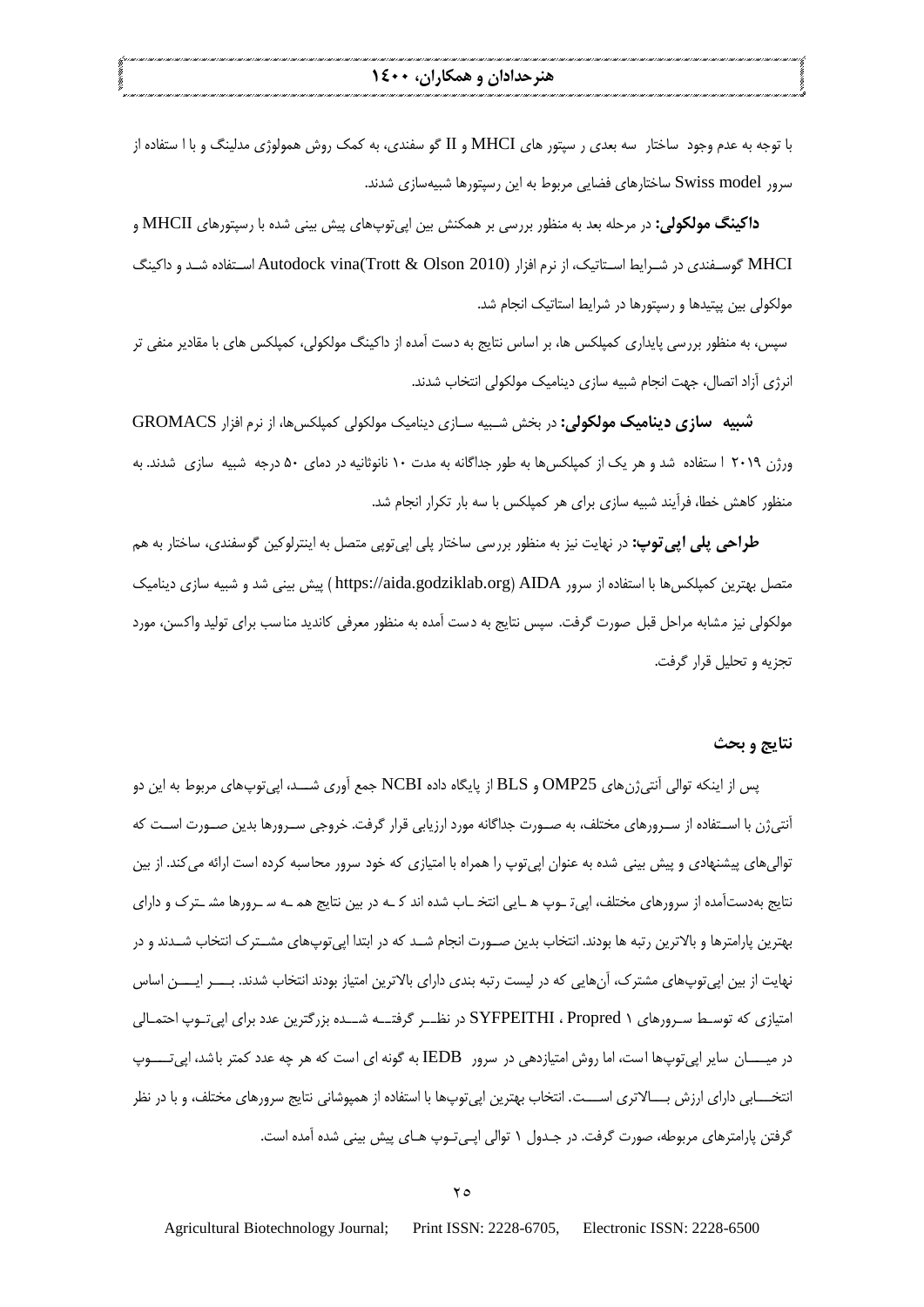**جدول .1 توالی اپیتوپ های پیش بینی شده**

| توالى Sequence       | <b>Name</b><br>نام     | تسماره اپی توپ Epitope's ID |
|----------------------|------------------------|-----------------------------|
| <b>MRTLKSLVIV</b>    | Omp25<br>ا ام پی ۲۵    | 1                           |
| <b>LLPFSATAF</b>     | Omp25<br>ا ام پی ۲۵    | $\overline{2}$              |
| <b>RVGYDLNPVMPY</b>  | Omp25<br>ا ام یی ۲۵    | 3                           |
| <b>KFRVGWTAG</b>     | Omp25<br>ا ام یی ۲۵    | $\overline{4}$              |
| <b>RVGIGYKF</b>      | Omp25<br>ا ام پی ۲۵    | 5                           |
| <b>ARKSFVAELAAKT</b> | <b>BLS</b><br>بی ال اس | 6                           |
| <b>TGRYAAIVGAA</b>   | <b>BLS</b><br>بی ال اس | $\overline{7}$              |
| <b>AALQIVSERSRIA</b> | <b>BLS</b><br>بي ال اس | 8                           |

#### **Table 1. Sequence of predicted epitopes**

تا کنون چندین مطالعه با رویکردهای محا سباتی، اپی توپهای آنتی ژن مربوط به باکتری برو سلا را پیش بینی کرده و از این نتايج در مطالعه تجربي با هدف طراحي واكسن مبتني بر اپي توپ ا ستفاده كردهاند ( Simon et al. 2010; Tahmoorespur et al. 2016). در این مطالعه، پیس از اینکبه بخبش هیای آمینواسیدی کبه بیشترین اجتمال ایی تبوی بیودن را بیرای MHC کلاس ۱ و ۲ داشتند توسط سرورها مشخص شره، برج اساس امتیاز، ۸ پیتید کره عربدهای بهتری داشتند (جدول ۱) به عنوان اپی توپی ای پیشنهادی در نظر گرفته شدند. سپس ساختار فضایی ایی توپیهای انتخاب شده با سرور Pepfold 3 پیش بینی شد. سپس برای ارزیابی دقت پیش بینی ها، و انتخاب صحیح ترین ساختارهای سه بعدی، تمامی ساختارهای پیش بینی شده در شرایط دینامیکی با استفاده از نرم افزار گرومکس مورد ارزیابی قرار گرفت و بهترین ساختارها برای انجام داکینگ، انتخاب شدند (شکل ۱). همانطور که در شکل ۱ مشخص است، ساختارهای سوم اپی توپها بیشتر به صورت کویل و مارپیچ آلفا میباشد. پیش از این نیز در مطالعات نشان داده شده است که مناطق کویل بیشتر در نواحی سطح پروتئین قرار دارند ، جایی که برای اتصال سطح به لیگاندها لازم است تا ساختار سطحی ایجاد شود و در این مناطق، احتمال تشکیل اپیتوپ زیاد است (Li et al. 2013).

به منظور برسـی بر همکنش بین اپی¤وپهای پیش بینی شـده با رسـپتورهای MHCII و MHCI گوسـفندی در شـرایط ا ستاتیک، پس از انجام داکینگ مولکولی، نتایج به د ست آمده به صورت جداگانه مورد تجزیه و تحلیل قرار گرفتند. بر این ا ساس، نتایج به دست آمده از نظر میزان انرژی اتصال و موقعیت اتصال مورد بررسی قرار گرفتند که نتایج در جدول ۲ آورده شده است.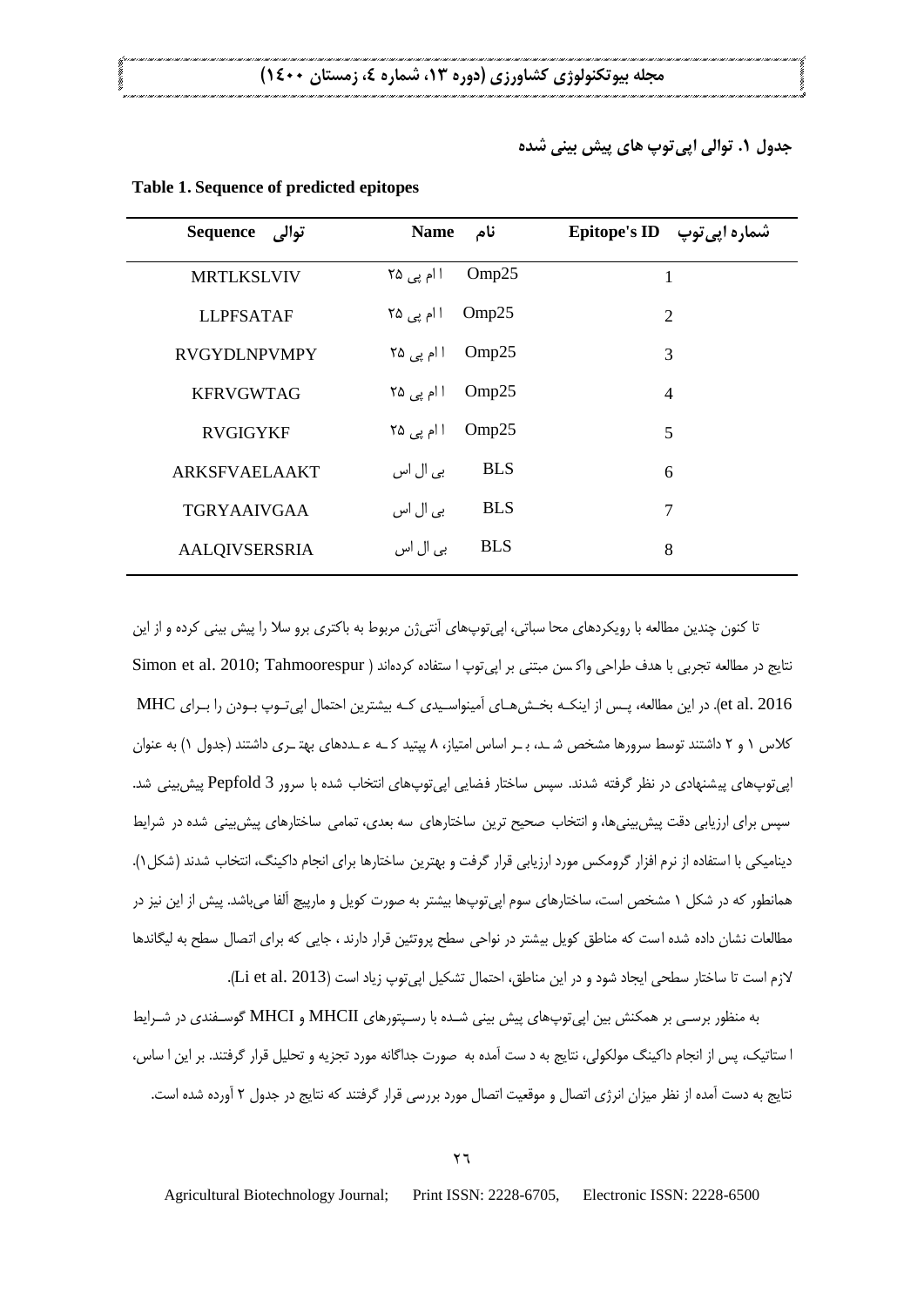

**Figure 1. Three-dimensional structure of predicted epitopes. Epitopes 1, 6, 7 and 8 have an alpha helix and other epitopes have a coil structure**

بر اساس دادههای داکینگ مولکولی، ۸ کمپلکس (۴ تا از کمپلکس های مرتبط با MHC-1 و ۴ تا از کمپلکس های مرتبط با MHC-2 ) با مقادیر منفی تر انرژی آزاد اتصال جهت انجام شبیه سازی دینامیک مولکولی انتخاب شد. از MHC1 کمپلکس های ۳ و ۴و ۵ و ۷ و از MHC2 کمپلکسهای ۲و ۴ و ۵ و ۸ انتخاب و در بخش شبیه سازی پایداری کمپلکس برر سی شدند. نتایج بهدست آمده از جدول ۲ نشان داد که اپی توپهای پیش بینی شده از قدرت بالایی برخوردار هستند. که این امر به دلیل پایین بودن انرژی اترصال می با شد که پیش از این نیز در مطالعات مختلف به آن ا شاره شده ا ست ( & Shen et al. 2013; Agarwal Mehrotra 2016). در بخش شــبیه سـازی دینامیکی، کمیلکس ها به مدت ۱۰ نانوثانیه در دمای ۵۰ درجه شــبیهسـازی شــدند. انتخاب دمای بالاتر به علت کمک به جدا شدن اپی توپ از گیرنده است و اپی توپهایی که در این شرایط همپنان متصل به گیرنده باقی بمانند دارای اتصال قوی تری هستند. از پارامتر RMSD جهت تخمین میزان پایداری اتصال بین اپی توپ و کمپلکس استفاده شـد. جذر میانگین مربع انحرافات یا همان RMSD نسـبت به سـاختار اولیه در طول شـبیهسـازی یکی از شـاخص۵ای مهم در دینامیک مولکولی مدل ها می با شد. در واقع RMSD ، میزان انحراف موقعیت ذرات نسبت به موقعیت اولیه را در هر نقطه از زمان نشان میدهد. در حالت تعادل مقدار تغییرهای RMSD بایستی کم تر از ۲ آنگستروم باشد. هر قدر RMSD برای یک یا گروهی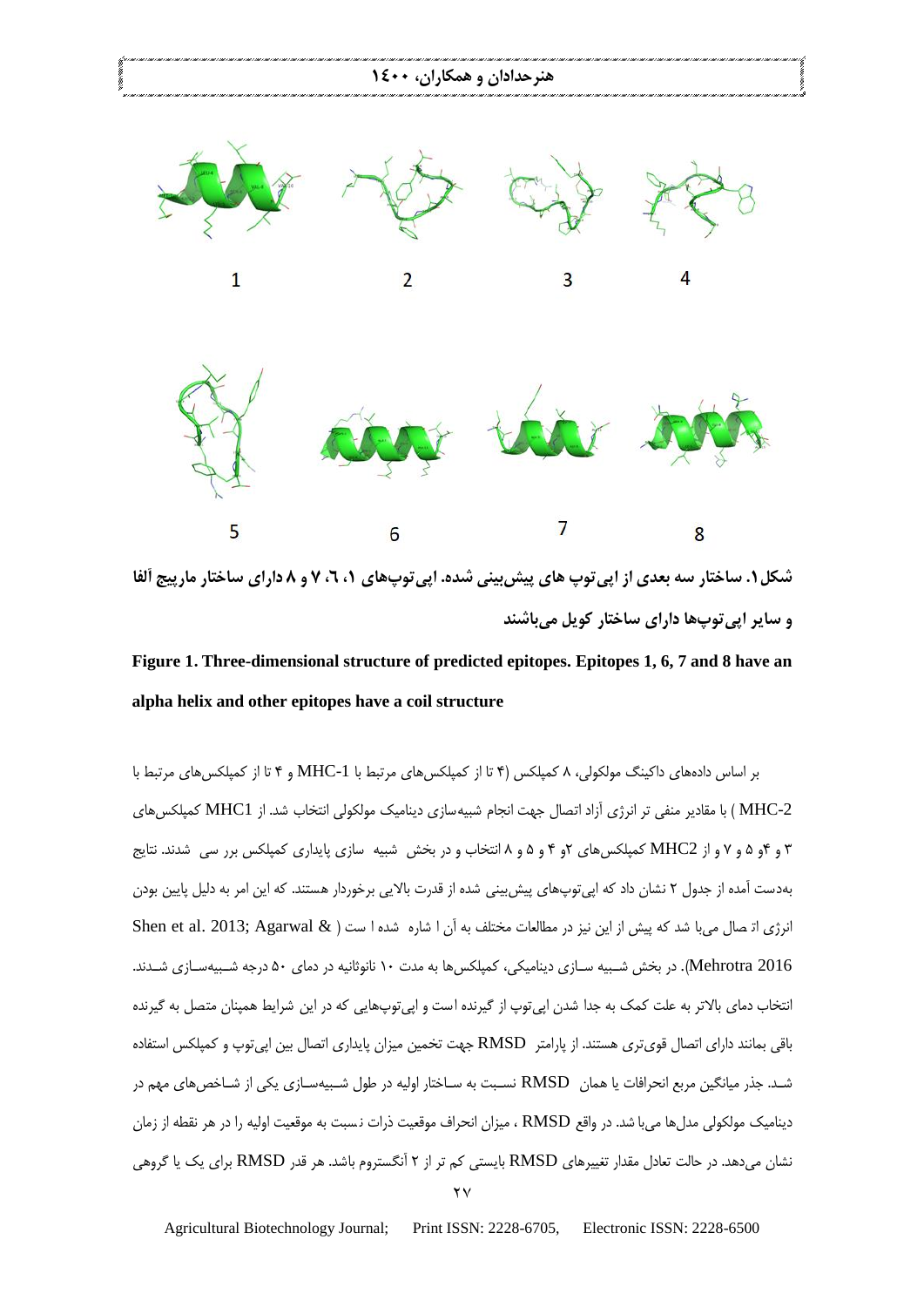از اتمها در طول شبیه سازی بیش تر با شد، میزان تغییرهای ساختاری آنها در طی شبیه سازی بیش تر خواهد بود. به عبارت دیگر میزان شیب نمودار RMSD نشان دهنده پایداری مدل در طول شبیه سازی دینامیکی است. هرچه شیب به صفر نزدیک تر باشد مدل شبیه سازی شده پایدارتر ا ست و هرچه شیب به تدریج افزایش یابد یا نو سان زیادی دا شته با شد مدل ناپایدارتر خواهد بود .)Carugo & Pongor 2001(

**جدول .2 انرژی اتصال مربوط به نتایج داکینگ مولکولی**

| شماره اپی توپ     | انرژی اتصال Kcal/mol  | MHC کلاس           |
|-------------------|-----------------------|--------------------|
| <b>Epitops ID</b> | <b>Binding energy</b> | <b>MHC</b> classes |
| $\mathbf{1}$      | $-6.7$                | $\mathbf{1}$       |
| $\overline{2}$    | $-6.4$                | $\mathbf{1}$       |
| $\overline{3}$    | $-9.5$                | $\mathbf{1}$       |
| $\overline{4}$    | $-8.1$                | $\mathbf{1}$       |
| 5                 | $-9.2$                | $\mathbf{1}$       |
| 6                 | $-7.2$                | $\mathbf{1}$       |
| $\overline{7}$    | $-7.5$                | $\mathbf{1}$       |
| $8\,$             | $-7.0$                | $\mathbf{1}$       |
| $\mathbf{1}$      | $-6.7$                | $\overline{2}$     |
| $\overline{2}$    | $-9.0$                | $\overline{2}$     |
| 3                 | $-7.0$                | $\overline{2}$     |
| $\overline{4}$    | $-9.2$                | $\overline{2}$     |
| 5                 | $-9.2$                | $\overline{2}$     |
| $\sqrt{6}$        | $-7.4$                | $\mathbf{2}$       |
| $\overline{7}$    | $-7.6$                | $\overline{2}$     |
| 8                 | $-7.9$                | $\overline{2}$     |

**Table 2. Binding energy related to molecular docking results**

نمودار های RMSD یکی برای اپیتوپ تنها و یکی برای کل receptor مورد بررســی قرار گرفت. در مواردی که RMSD برای هم اپی توپ و هم گیرنده در یک حدود با شند، نشانگر پایداری کمپلکس خواهد بود (.Van Der Spoel et al 2005). اگر RMSD برای ایی توپ خیلی زیاد شود نشان می دهد ایی توپ در حال کنده شدن از گیرنده است. همپنین در تجزیه و تحلیل نتایج، از محاسبهی تعداد پیوندهای هیدروژنی بین اپی توپ و گیرنده به عنوان یک شاخص از پایداری کمپلکس استفاده شد.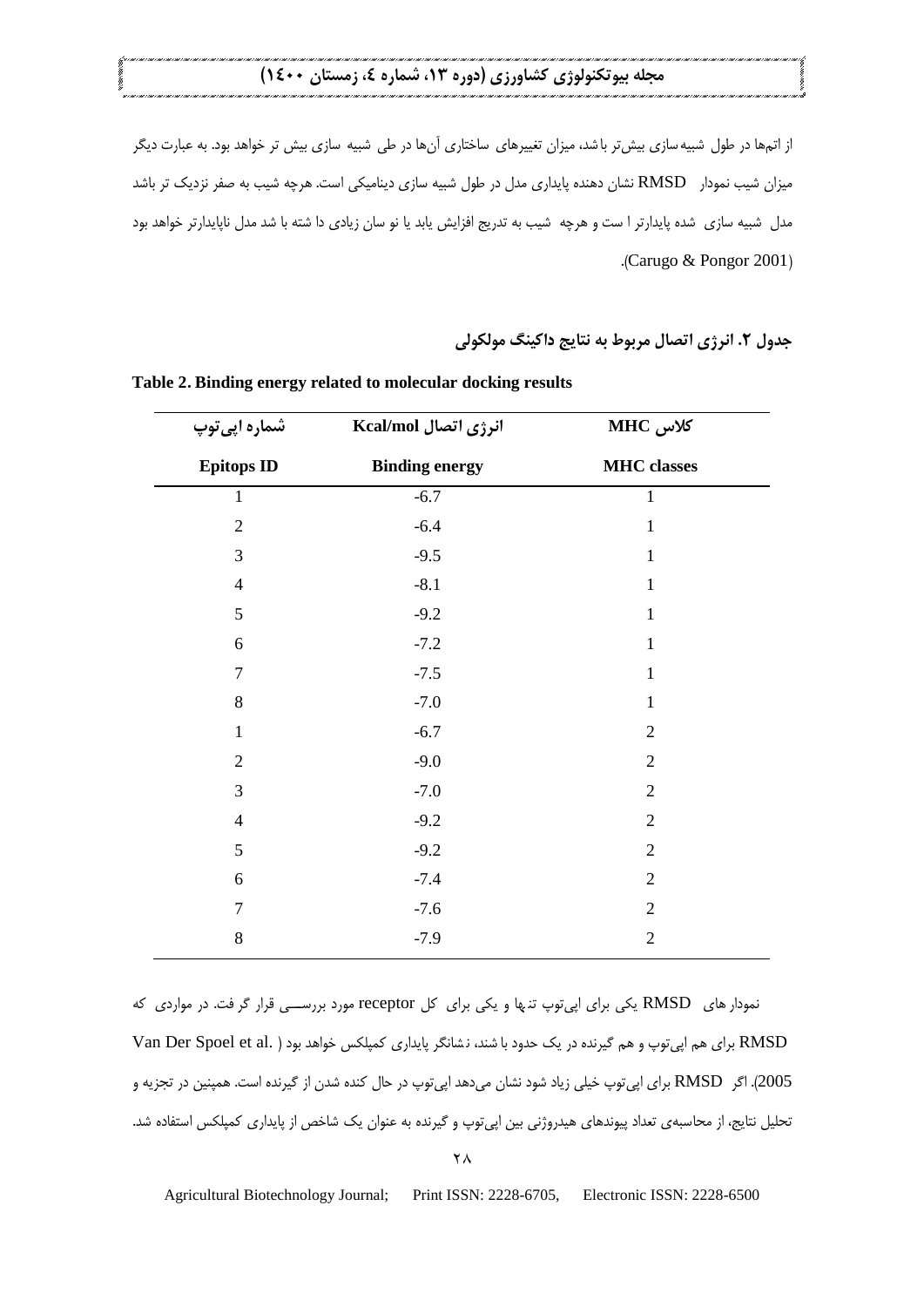### **هنرحدادان و همکاران، 1400**

کم شدن تعداد پیوندهای هیدروژنی ن شانگر ناپایداری کمپلکس مربوطه ا ست (Chikalov et al. 2011). با توجه به مقادیر به د ست آمده از مقدار RMSD و پیوندهای هیدروژنی در کلاس MHC1 اپی توپ،های ۳ و ۴ دارای کمترین RMSD و کمترین کاهش در پیوندهای هیدروژنی بوده اند و در کلاس MHCII نیز اپیتوپهای ۵ و ۸ همین شرایط را داشتهاند (شکل ۲).



**شکل .2 نمودار RMSD و پیوند هیدروژنی به دست آمده از نتایج دینامیک مولکولی**

#### **Figure 2. RMSD diagram and hydrogen bond obtained from molecular dynamics results**

بر همین اســـاس این اپیتوپ از مجموع ۱۶ اپیتوپ ابتدایی (۸ اپیتوپ برای هر یک از کلاس۵ای مولکول MHC) به منظور ایجاد پلی اپی توپ انتخاب شدند. به منظور تولید یک پروتئین کایمر، پلی اپی توپ به د ست آمده ( شکل ۳) به انتهای N از اینترلوکین گوسـفندی متصـل گردید. این کار با سـرویس تحت وب AIDA صـورت گرفت. به منظور بررسـی تاثیر اتصـال پلی اپی توپ به اینترلوکین، مجددا از شبیه سازی دینامیک مولکولی طبق شرایط قبل ا ستفاده شد. یک بار اینترلوکین تنها و یک بار کایمر ( شامل اینتلوکین متصل به پلی اپیتوپ) شبیه سازی شد و نتایج هر دو مورد به طور کامل مقایسه گردید. نتایج به دست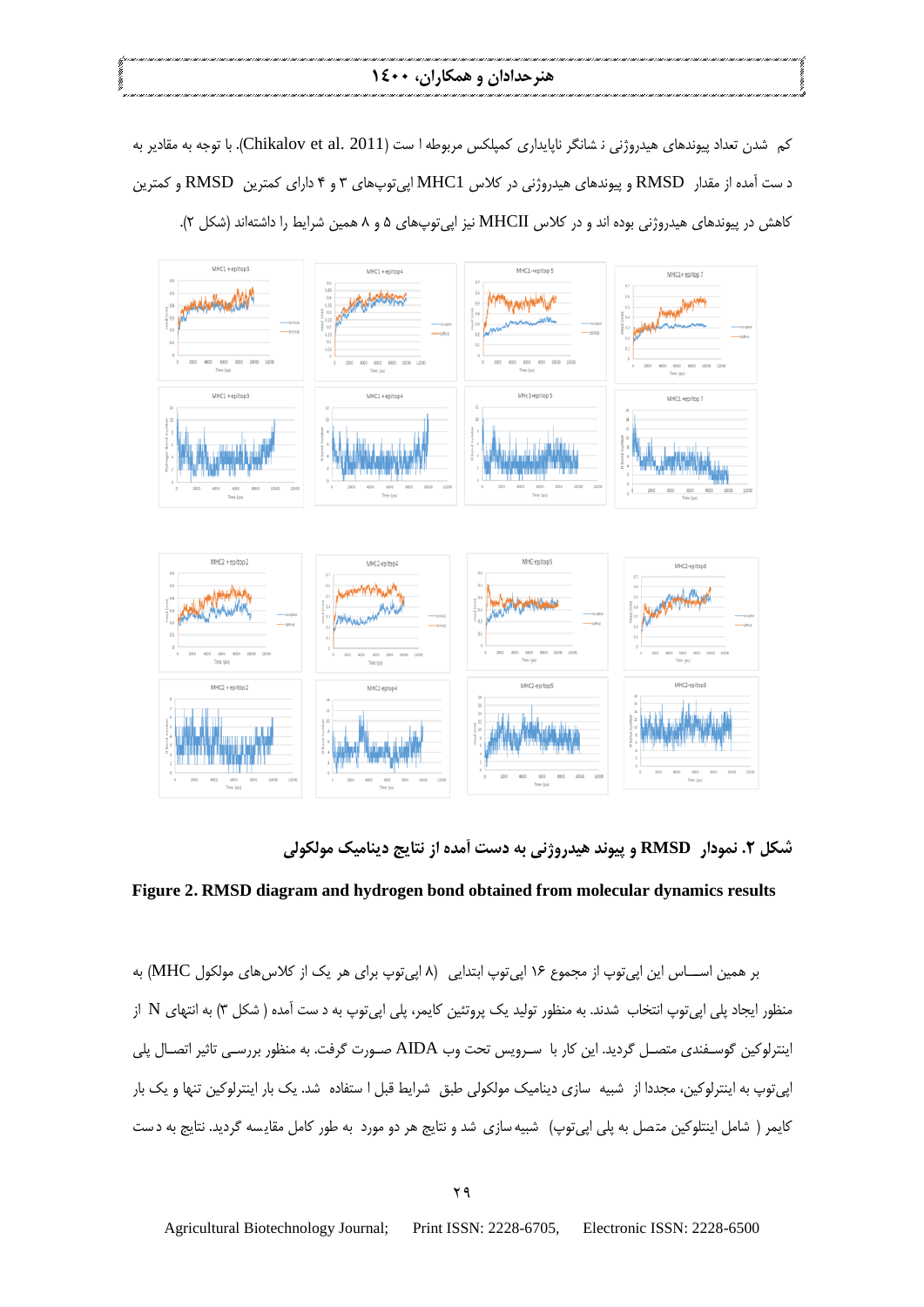آمده از دینامیک مولکولی نشـان داد که مقادیر RMSD برای اینترلوکین و اینترلوکین متصـل به پلی اپی توپ در دو حالت تفاوت زيادى ندا شته، لذا اين نتايج بيانگر اين مو ضوع ا ست كه فعاليت اينترلوكين مة صل به پلي اپيتوپ تغيير نمي يابد ( & Carugo Pongor 2001). مقادیر RMSF هم نشـانگر پایداری یکســان در هر دو پروتئین میباشــد (Hildebrand et al. 2019) (شكل ۴).



**شکل .3 ساختار پلی اپیتوپ پیشبینی شده**

### **Figure 3. Predicted polyepitope structure**

**نتیجه گیری:** نتایج بهدست آمده از این مطالعه نشــان می دهد که پلی اپی توپ پیش بینی شــده از قابلیت بالایی برای تولید واکســن علیه باکتری بروســلا برخوردار اســت و کاندید مناسـبی می باشــد، هرچند که برای تایید این نتایج، نیاز به انجام مطالعات تکمیلی و آزمایشگاهی میباشد.

**سپا سگزاری:** از معاونت محترم پژوه شی دانـشگاه فردو سی مـ شهد به خاطر حمایت مالی و همکاری در اجرای پژوهش حاضر سپاسگزاری می شود. نگارندگان بر خود لازم/فرض میدانند از خانم مرجان ازغندی به خاطر مطالعه متن مقاله حاضر و ارائه نظرهای ارزشمند سیاسگزاری نمایند.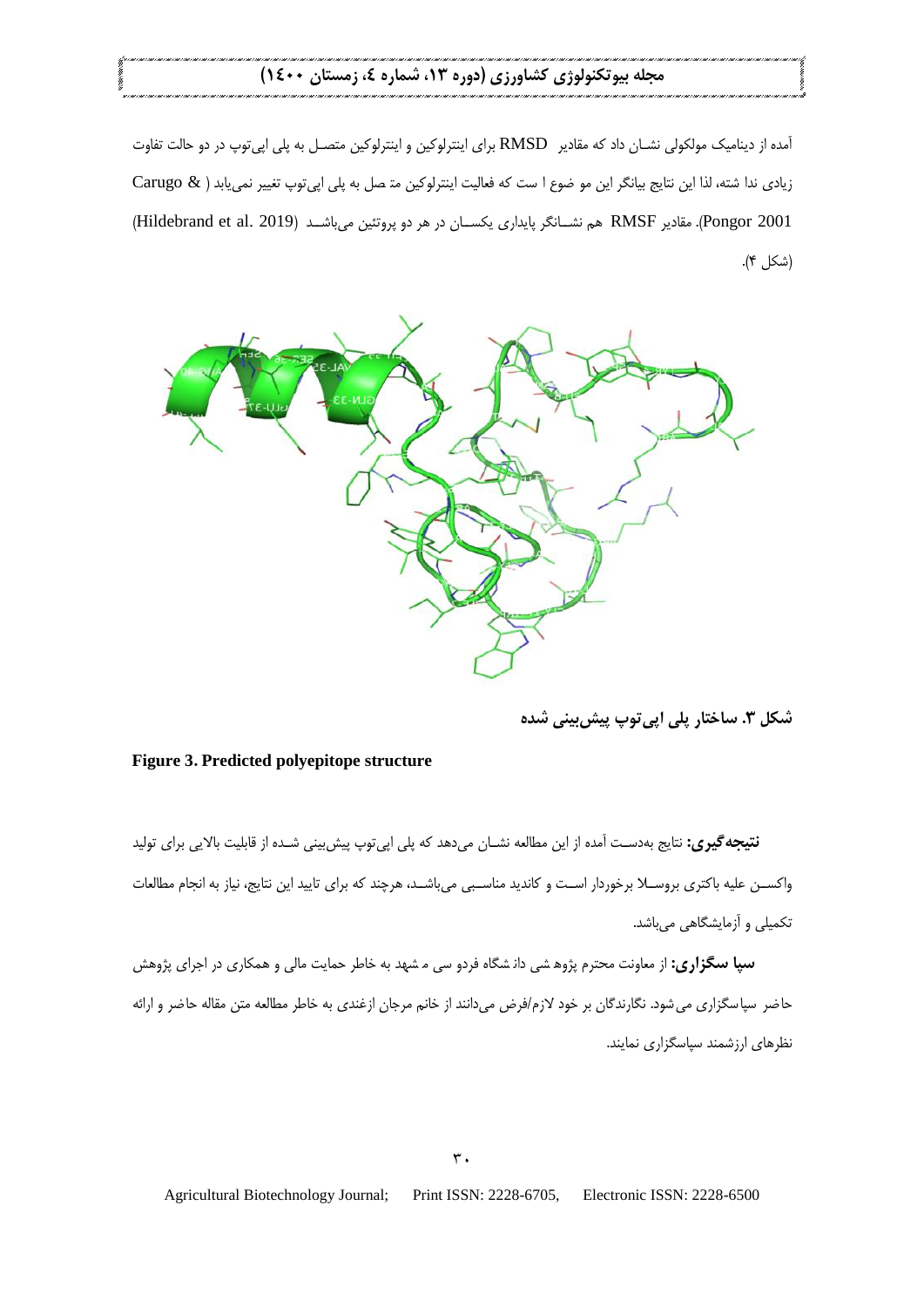## **هنرحدادان و همکاران، 1400**



**شکل.4 نتایج دینامیک مولکولی اینترلوکین و اینتلوکین متصل به پلی اپیتوپ. شکل A نمودار RMSD و شکل B نمودار RMSF می باشد**

**Figure 4. Results of molecular dynamics of interleukin and interleukin attached to polyepitope. Figure A is the RMSD diagram and Figure B is the RMSF diagram**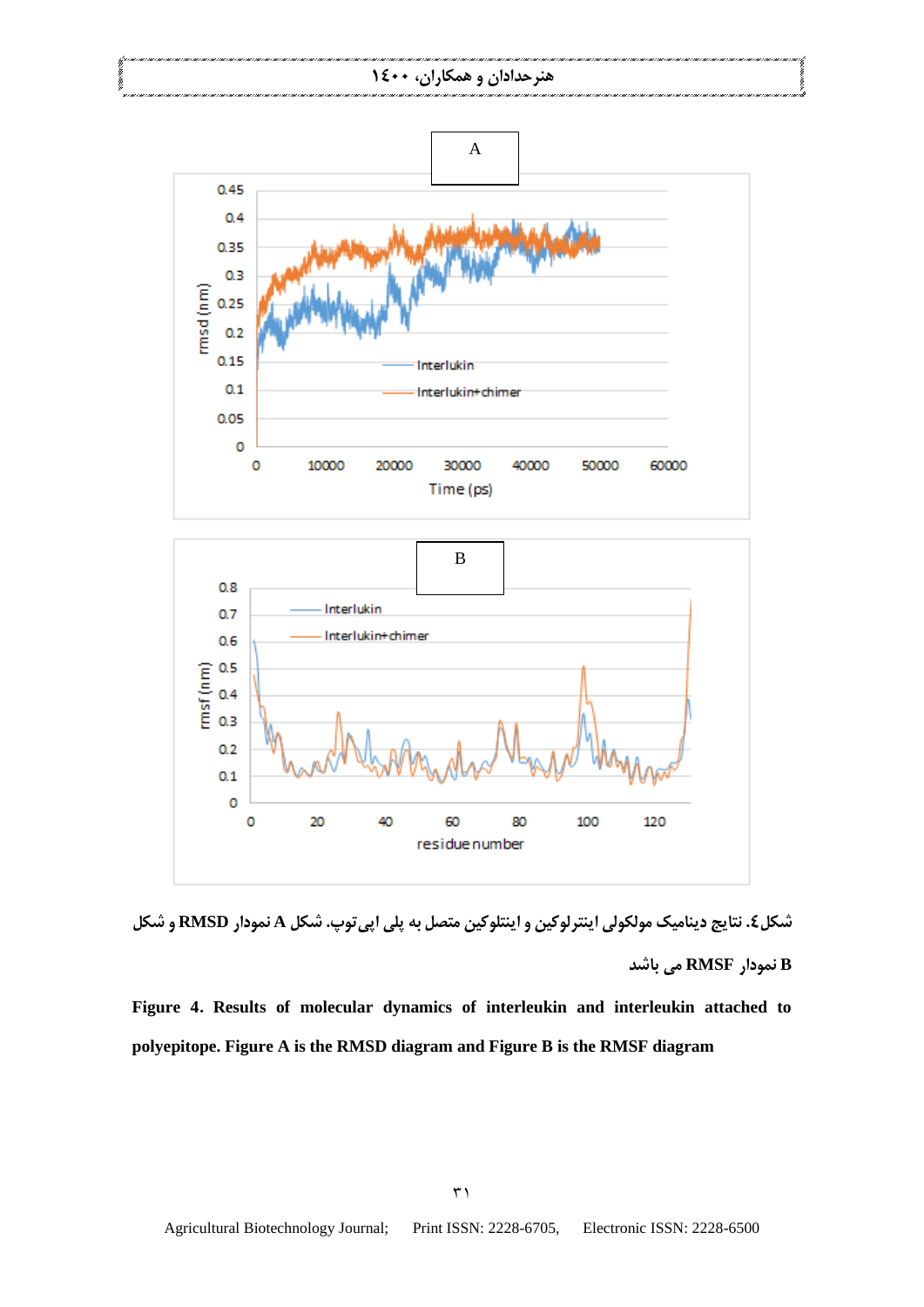#### **References**

- Agarwal S, Mehrotra RJJC (2016) An overview of molecular docking. JSM Chem 4(2), 1024- 1028.
- Ahsani M, Bafti MS, Esmailizadeh A et al. (2011) Genotyping of isolates of Clostridium perfringens from vaccinated and unvaccinated sheep. Small Rumin Res 95**,** 65-69.
- Baghizadeh A, Bahaaddini M, Mohamadabadi M et al. (2009) Allelic variations in exon 2 of Caprine MHC class II DRB3 gene in Raeini Cashmere goat. Am-Eurasian J Agric Environment Sci 6**,** 454-459.
- Carugo O, Pongor S (2001) A normalized root-mean-spuare distance for comparing protein threedimensional structures. Prot Sci 10**,** 1470-1473.
- Cassataro J, Estein SM, Pasquevich KA et al. (2005) Vaccination with the recombinant Brucella outer membrane protein 31 or a derived 27-amino-acid synthetic peptide elicits a CD4+ T helper 1 response that protects against Brucella melitensis infection. Infect Immun 73**,** 8079-8088.
- Chikalov I, Yao P, Moshkov M et al. (2011) Learning probabilistic models of hydrogen bond stability from molecular dynamics simulation trajectories. BMC Bioinformatic 12**,** 1-6.
- Corbel MJ (2006) Brucellosis in humans and animals. WHO.
- Dean AS, Crump L, Greter H et al. (2012) Global burden of human brucellosis: a systematic review of disease frequency. PLoS Negl Trop Dis 6**,** e1865.
- Dorneles EM, Sriranganathan N, Lage AP (2015) Recent advances in Brucella abortus vaccines. Veterinary Res 46**,** 76.
- Edmonds M, Cloeckaert A, Hagius S et al. (2002) Pathogenicity and protective activity in pregnant goats of a Brucella melitensis Δomp25 deletion mutant. Res Veterin Sci 72**,** 235- 239.
- Edmonds MD, Cloeckaert A, Booth NJ et al. (2001) Attenuation of a Brucella abortus mutant lacking a major 25 kDa outer membrane protein in cattle. Am J Vet Res 62**,** 1461-1466.
- Eini P, Keramat F, Hasanzadehhoseinabadi M (2012) Epidemiologic, clinical and laboratory findings of patients with brucellosis in Hamadan, west of Iran. J Res Health Sci 12**,** 105- 108.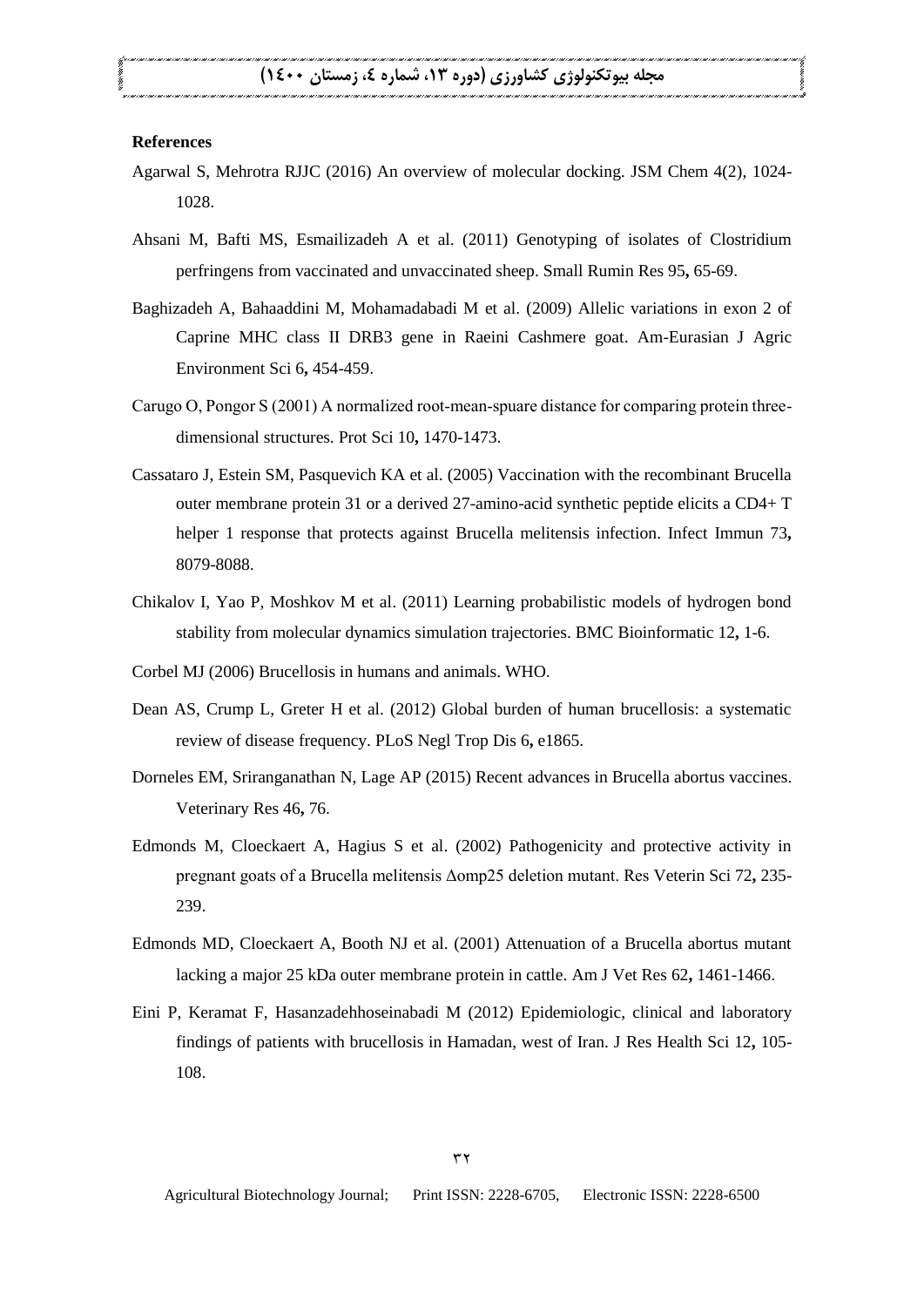- Franco MP ,Mulder M, Gilman RH et al. (2007) Human brucellosis. Lancet Infect Dis 7**,** 775- 786.
- Guerra H (2007) The brucellae and their success as pathogens. Crit Rev Microbiol 33**,** 325-331.
- Hildebrand PW, Rose AS, Tiemann JK (2019) Bringing molecular dynamics simulation data into view. Trends Biochem Sci 44**,** 902-913.
- Jubier-Maurin V, Boigegrain R-A, Cloeckaert A et al. (2001) Major outer membrane protein Omp25 of Brucella suis is involved in inhibition of tumor necrosis factor alpha production during infection of human macrophages. Inf Immun 69**,** 4823-4830.
- Li Y, Liu X, Zhu Y et al. (2013) Bioinformatic prediction of epitopes in the Emy162 antigen of Echinococcus multilocularis. Exp Ther Med 6**,** 335-340.
- Mirnejad R, Piranfar V, Mortazavi SM et al. (2013) A duplex PCR for rapid and simultaneous detection of Brucella spp. in human blood samples. Asian Pac J Trop Med 6**,** 453-456.
- Pappas G, Akritidis N, Bosilkovski M et al. (2005) Medical Progress. New Eng Jou of Med 352**,** 2325-2336.
- Refai M (2002) Incidence and control of brucellosis in the Near East region. Veter Micr 90**,** 81- 110.
- Ruzina M, Shtyfurko T, Mohammadabadi M et al. (2010) Polymorphism of the BoLA-DRB3 gene in the Mongolian ,Kalmyk, and Yakut cattle breeds. Russ J Genet 46**,** 456-463.
- Shen M, Zhou S, Li Y et al. (2013) Discovery and optimization of triazine derivatives as ROCK1 inhibitors: molecular docking, molecular dynamics simulations and free energy calculations. Mol Biosyst 9**,** 361-374.
- Simon GG, Hu Y, Khan AM et al. (2010) Dendritic cell mediated delivery of plasmid DNA encoding LAMP/HIV-1 Gag fusion immunogen enhances T cell epitope responses in HLA DR4 transgenic mice. Plos One 5**,** e8574.
- Tahmoorespur M, Sekhavati MH, Yousefi S et al. (2016) In silico analysis of Omp25 and BLS Brucella melitensis antigens for designing subunit vaccine. Arch Razi Inst 71**,** 35-42.
- Trott O, Olson AJ (2010) AutoDock Vina: improving the speed and accuracy of docking with a new scoring function, efficient optimization, and multithreading. J Comput Chem 31**,** 455- 461.